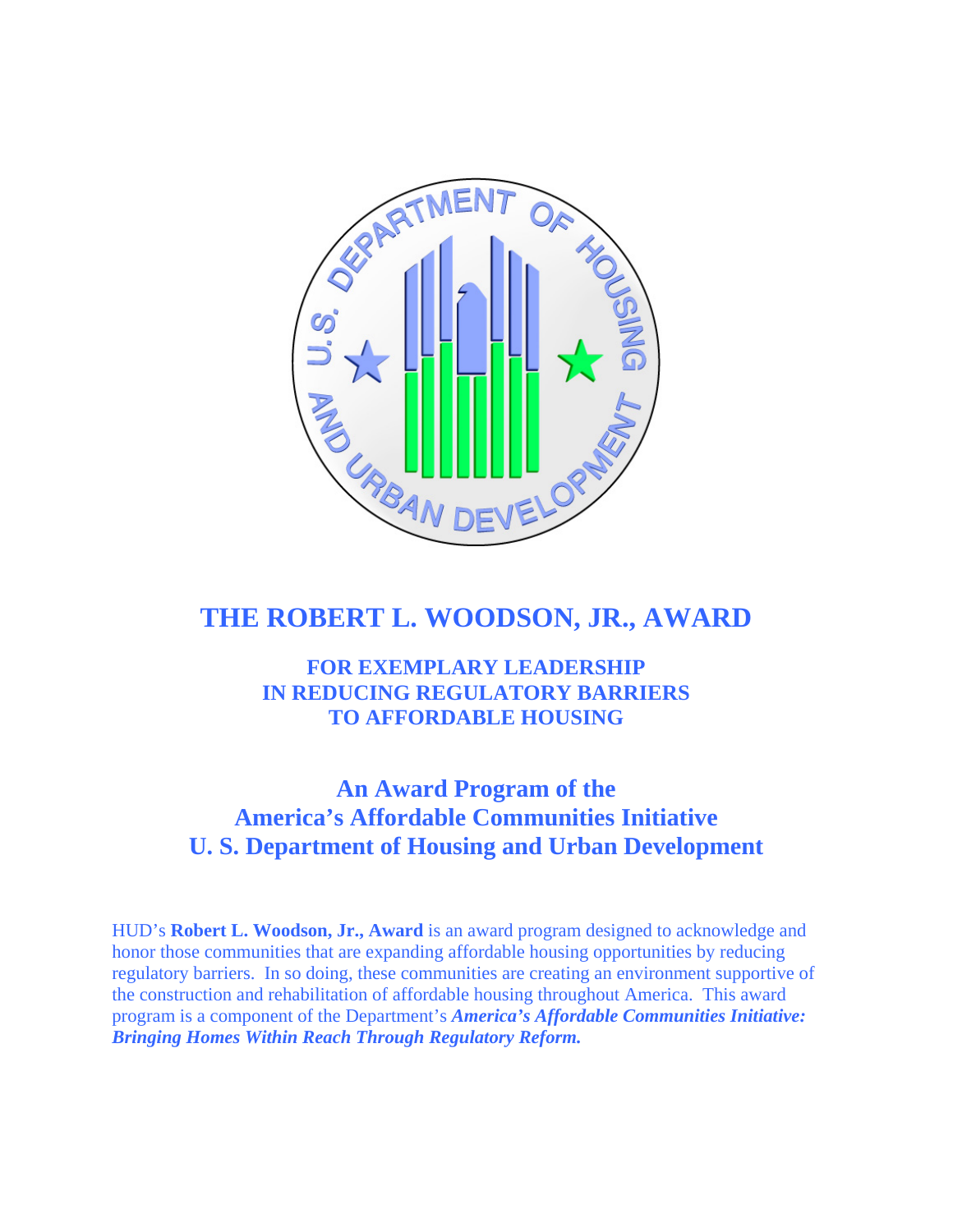## **Robert L. Woodson, Jr., Award**

### **A. Eligibility**

Recipients of the Robert L. Woodson, Jr., Award will be selected from nominated states, counties, cities, towns, townships, and other municipalities that have significantly reduced regulatory barriers to the construction or rehabilitation of affordable housing for low- and moderate-income families.

This national award program will recognize state and local governments that have taken a leadership role in regulatory barrier removal, thereby serving as national models for others to follow. Although no monetary award will be given, recipients of the award will receive national recognition. HUD will widely disseminate the activities of the award recipients through a variety of publications including the website of HUD's America's Affordable Communities Initiative ([www.hud.gov/affordablecommunities\)](http://www.hud.gov/affordablecommunities).

#### **B. What is a Regulatory Barrier to Affordable Housing?**

Barriers are public statutes, ordinances, regulatory requirements, fees, processes, and procedures that significantly impede the development or availability of affordable housing without providing commensurate health or safety benefits. Affordable housing is decent, quality housing that America's hard-working families can buy or rent by spending no more than 30 percent of their income, which means they would not be forced to sacrifice other necessities of life. Regulatory barriers may have serious adverse impacts upon the affordable housing supply and the lives of those who need such housing.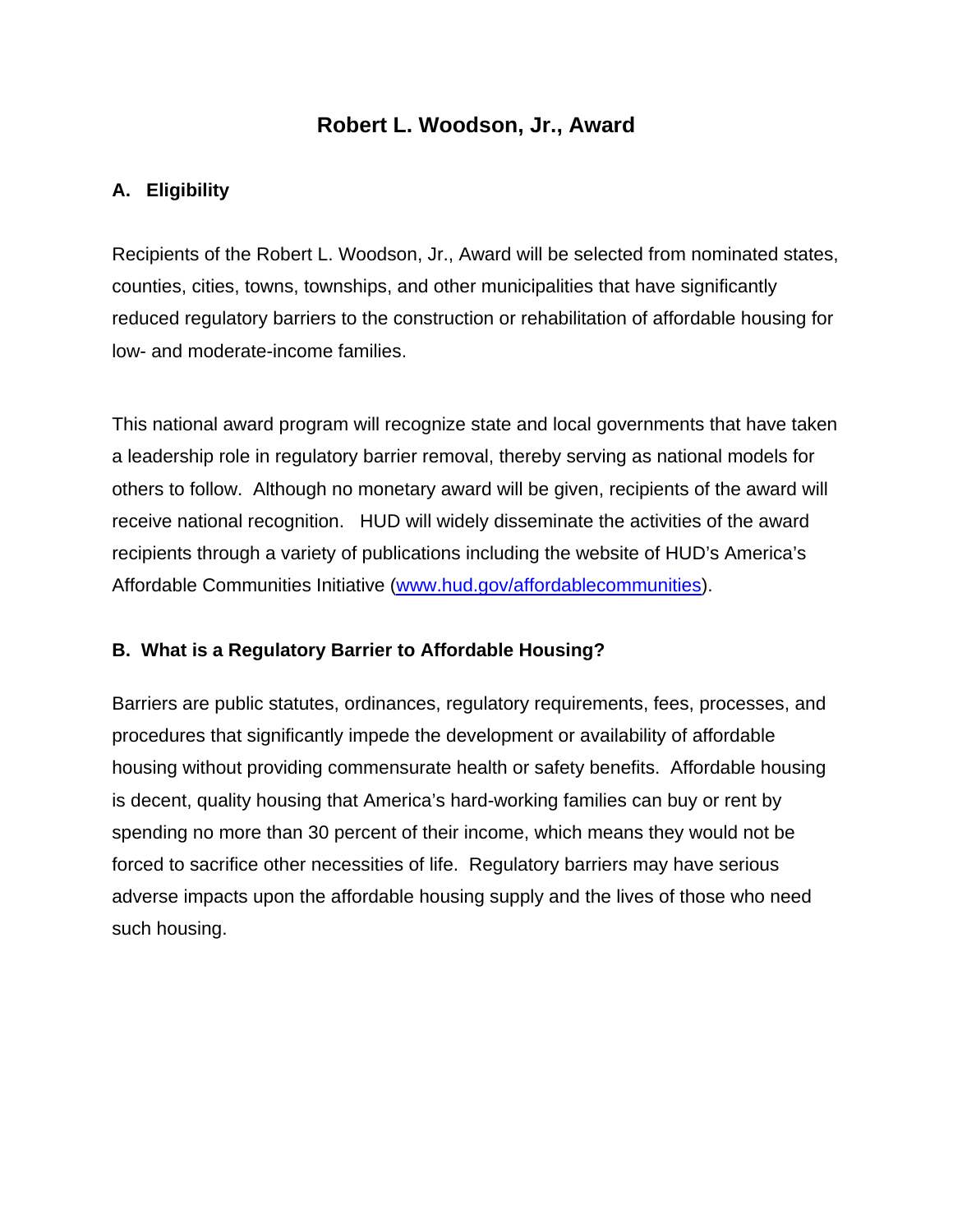The lack of affordable housing has multiple adverse impacts on the community at large, including the following:

- ¾ Middle-income workers, including workforce heroes, such as nurses, police officers, firefighters, teachers, and other vital employees, who often live far from the very communities they serve.
- $\triangleright$  Workers who are forced to live far from their jobs must regularly commute long distances by car, increasing congestion on roads and highways, contributing to air pollution, and resulting in significant losses in productivity.
- $\triangleright$  Low-income, minority, and disabled persons have an especially difficult time finding suitable, affordable housing alternatives near their place of employment.
- $\triangleright$  Elderly Americans soon to include the "baby boom" generation are increasingly unable to find affordable homes or apartments near their children or grandchildren.
- $\triangleright$  Young families just starting out in life may not be able to find appropriate housing choices in the very communities in which they were raised.

#### **C. Nominations**

Interested individuals, local or national organizations, nonprofit organizations, builders, developers, faith-based organizations, or governmental entities may submit a nomination to recognize **states or local governments** that have demonstrated extraordinary achievement in eliminating regulatory barriers to housing affordability. State and local governments may nominate themselves or other state or local governments for this award.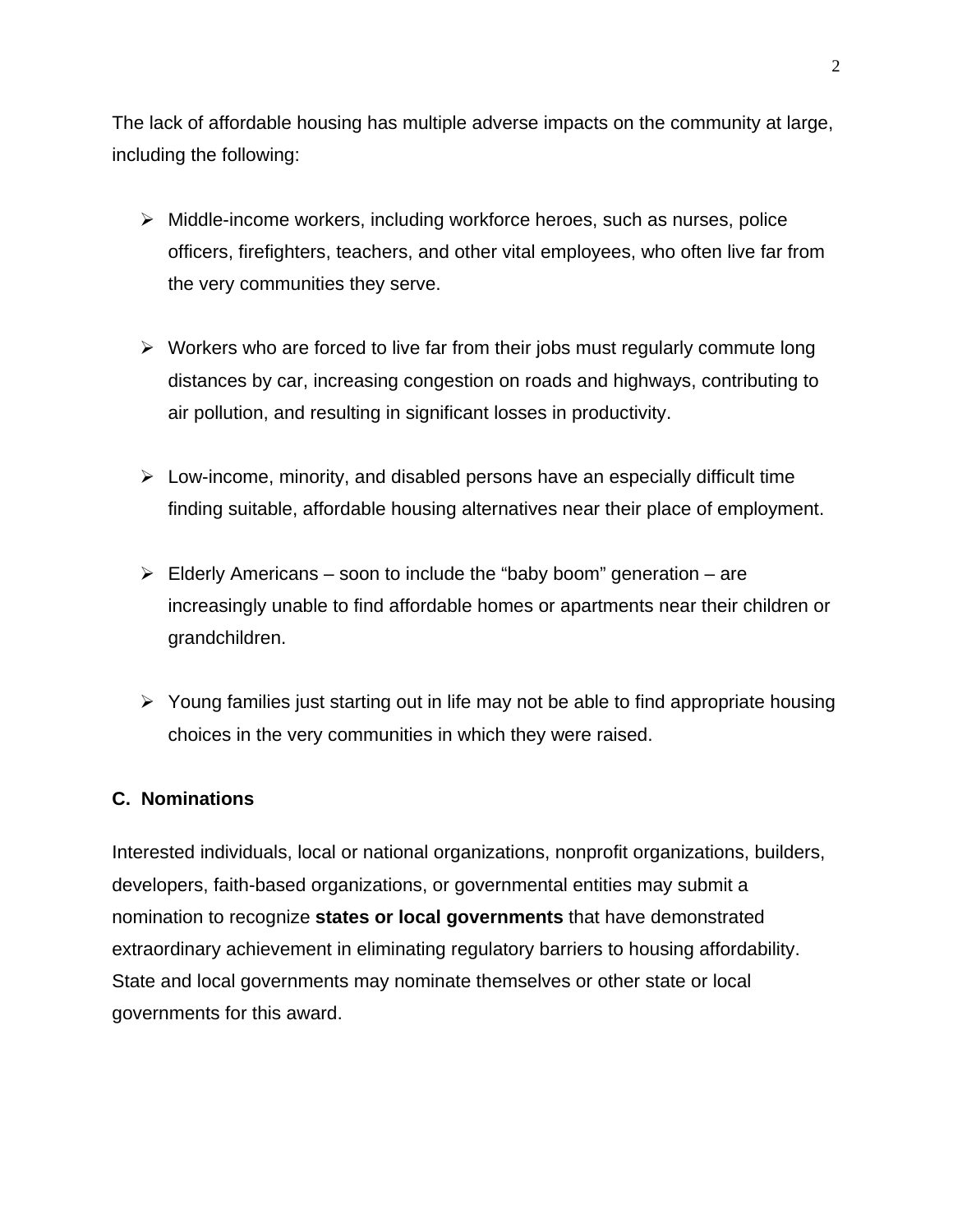#### **D. Selection Criteria**

A committee formed of members of HUD's *America's Affordable Communities Initiative Team* **(AACI)** will evaluate the nominations. The AACI Team consists of senior-level HUD staff representing all major components of the Department, who have been selected for their expertise in housing issues and their knowledge of regulatory barriers. In selecting award winners, the AACI Team will consider the following factors:

#### **1. Nature of the Regulatory Reform**

**1a. Scope.** The breadth and scope of the reforms adopted by the nominated state, locality, or group of localities that allows increased development, construction, or rehabilitation of affordable housing. Preference will be given to efforts that involve multiple reforms as part of a larger strategy of regulatory barrier removal. Actions that assist only a limited number of projects, but fail to also address broad-based institutional and systemic barriers to the overall affordable housing supply will not qualify.

**1b. Magnitude of Regulatory Barrier Addressed.** Many regulatory barriers involve deep-seated economic and institutional preferences and interests. This factor will give greater preference and weight to those regulatory reforms that have the greatest impact on affordable housing availability in the nominated state or local government.

**2. Impact**: Demonstrated impact of the regulatory change on the cost and supply of new and rehabilitated affordable housing in the community.

**3. Transferability:** The degree to which the reform implemented in a community may be successfully applied throughout the nation.

**4. Partnership:** The degree to which public, private, and nonprofit sectors and key constituencies worked together to accomplish the regulatory reform.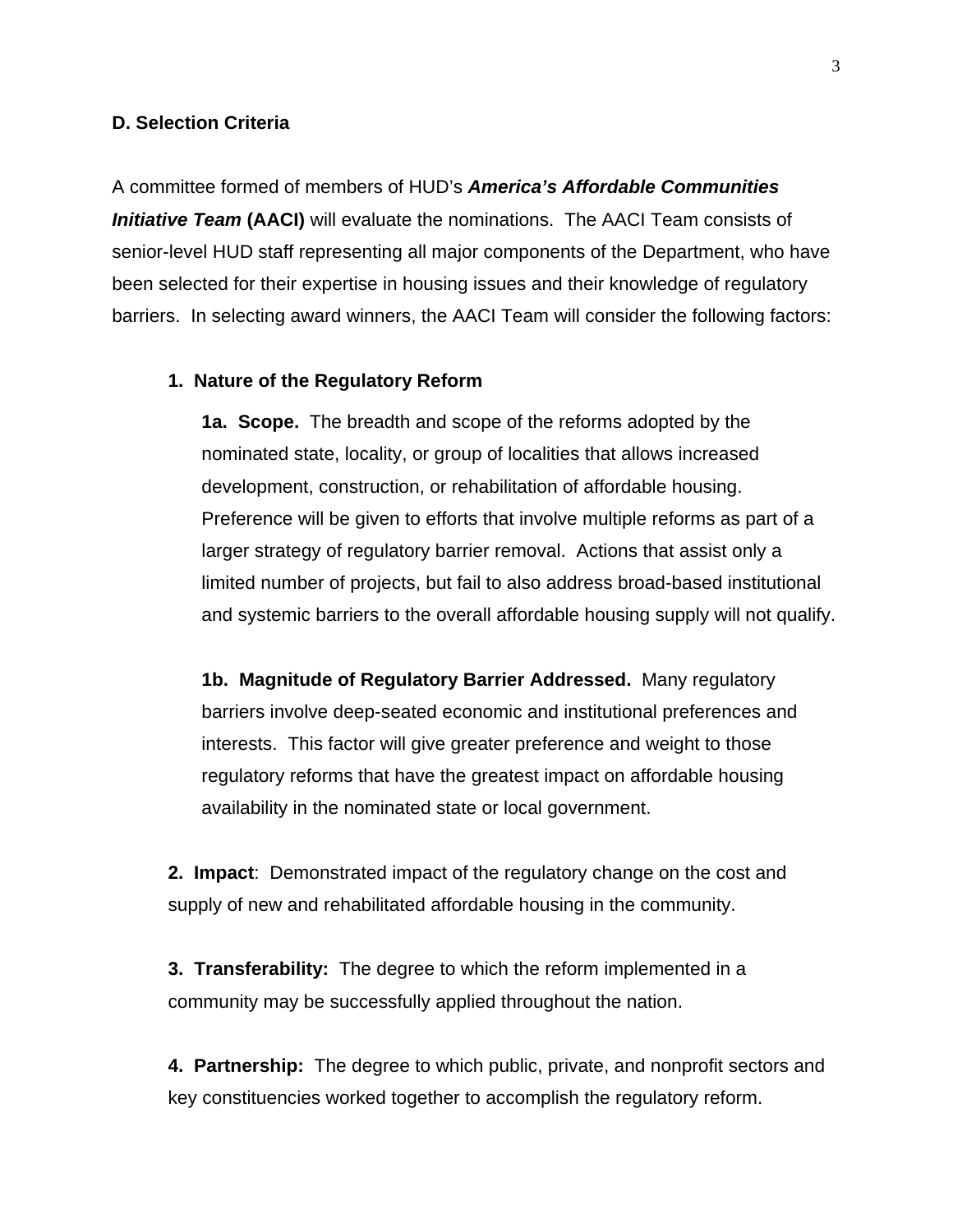**5. Innovative Approaches:** The degree to which the community has applied new approaches and solutions to address regulatory barriers.

#### **E. Nomination Instructions**

Applications must include the following:

- Completed checklist of materials;
- All required materials;
- Supporting documentation, as determined necessary.

Photographs of representative projects resulting from the instituted reforms are permitted, but not required. The minimum font size is 11 points.

Application packets must be submitted to the Regulations Division, Office of General Counsel, Room 10276, Department of Housing and Urban Development, 451 Seventh Street, SW, Washington, DC 20410-0500. Applicants will receive an acknowledgement notice from the AACI Team upon receipt.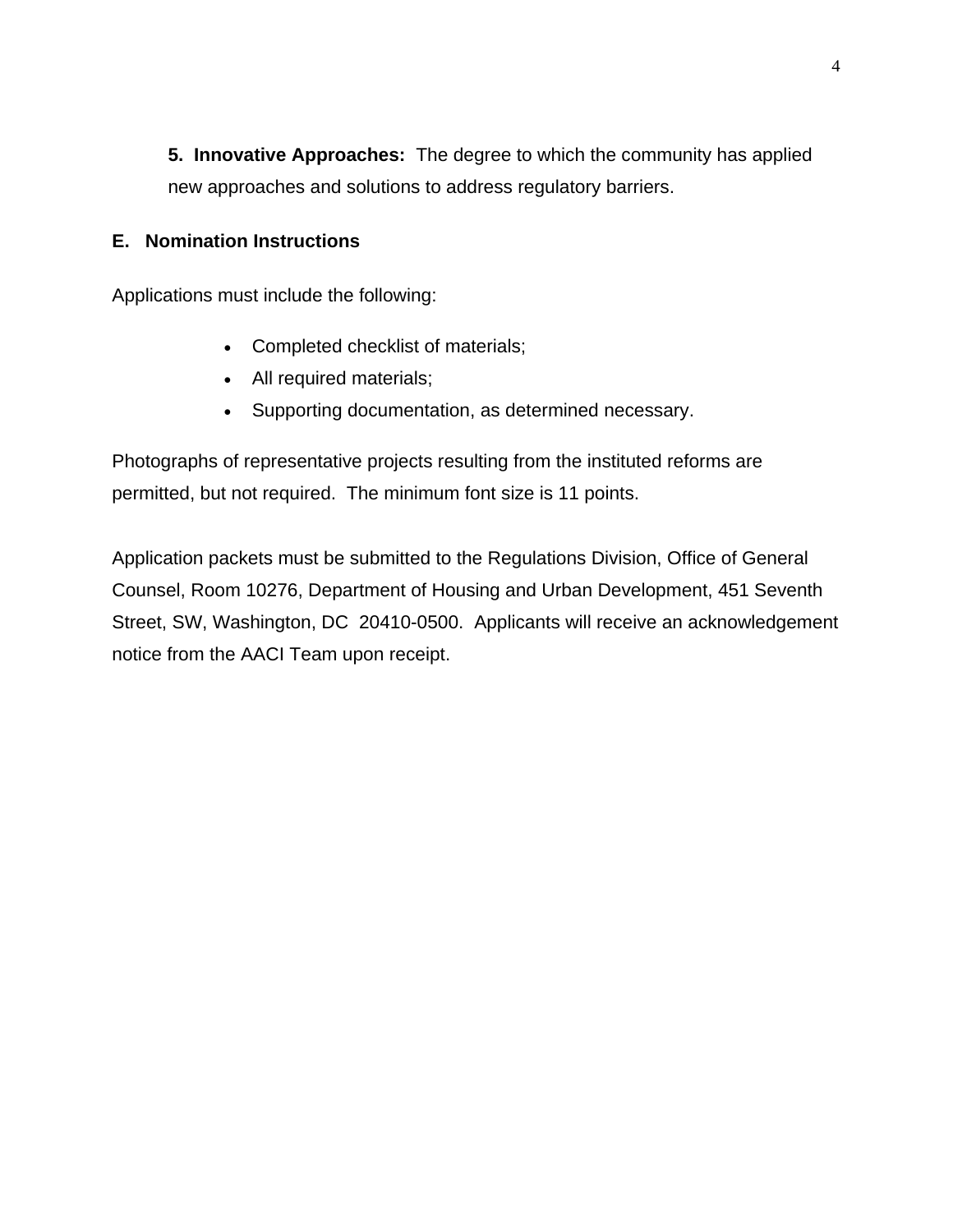#### **NOMINATION DATA SHEET**

#### **1. Award Consideration Category:**

Each application may be nominated for one award category only. Please check the appropriate box before beginning the application process.

State\_\_\_\_\_\_\_\_\_\_\_ City\_\_\_\_\_\_\_\_ County\_\_\_\_\_\_\_\_\_

Town, Township, or other Incorporated Municipality\_\_\_\_\_\_\_\_\_

#### **2. Nominating Organization/Individual:**

| Name:                 |  |
|-----------------------|--|
| Title:                |  |
| Organization:         |  |
| Address:              |  |
| City, State, ZIP:     |  |
| Phone (business/day): |  |
| Fax (business/day):   |  |
| Email Address:        |  |

#### **3. Nominated Government (Separate form for each nomination):**

Government Name & Location: Primary Government Contact person with knowledge of the reforms: Name: Title: Organization: Address: City, State, ZIP: Phone (business/day): Fax (business/day): Email Address: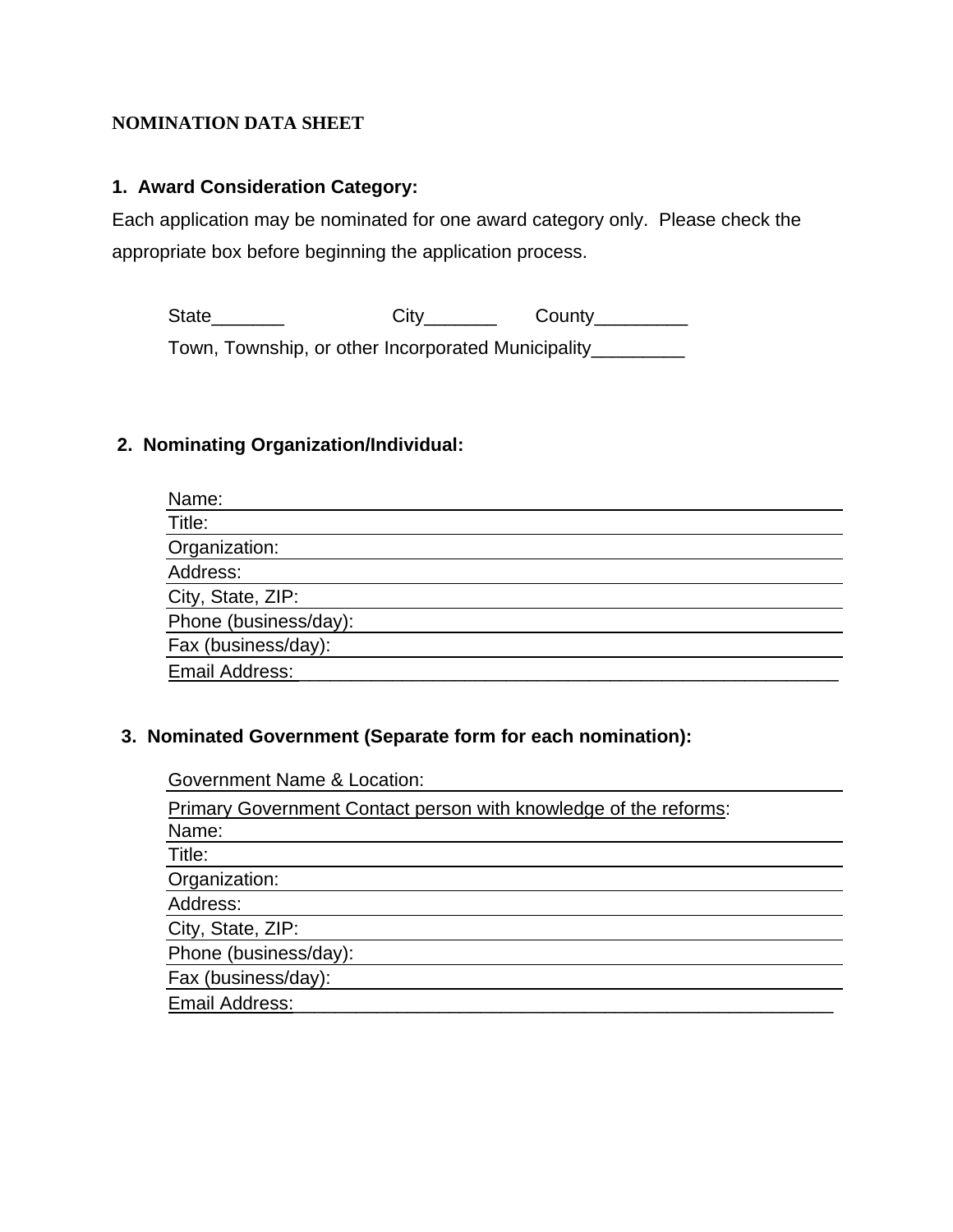#### **4. Essay:**

Please respond to each of the essay topics in narrative form using the following guidelines:

- Headers on each page should include the applicant's name and the contact name.
- **Each essay response should be no more than four typed pages. Alternatively, the total for all four essay questions should not exceed 16 typed pages**.
- Provide supporting documentation.
- Ensure that all responses are neatly typed and double-spaced, and have one-inch margins on all sides.
- Identify each essay element described below with the appropriate identifying alphabetical header (A-D).

**A**. Briefly describe the condition of the affordable housing market and regulatory constraints in your community prior to the adopted reform.

**B.** Briefly describe the political and institutional environment that resulted in recognition by the community that the instituted reform was necessary.

**C**. Provide a brief summary of the actions taken by the community to address one or more regulatory barriers, including implementation measures. Briefly describe why each particular reform was selected.

**D.** Briefly describe or cite, to the best of your knowledge, using empirical or anecdotal evidence, the impact that these reforms have had in the nominated community on the production, cost, supply, or rehabilitation of affordable housing. Include number of additional units, construction costs, housing prices, and rents. Describe, where applicable, any relevant partnership or collaboration involved in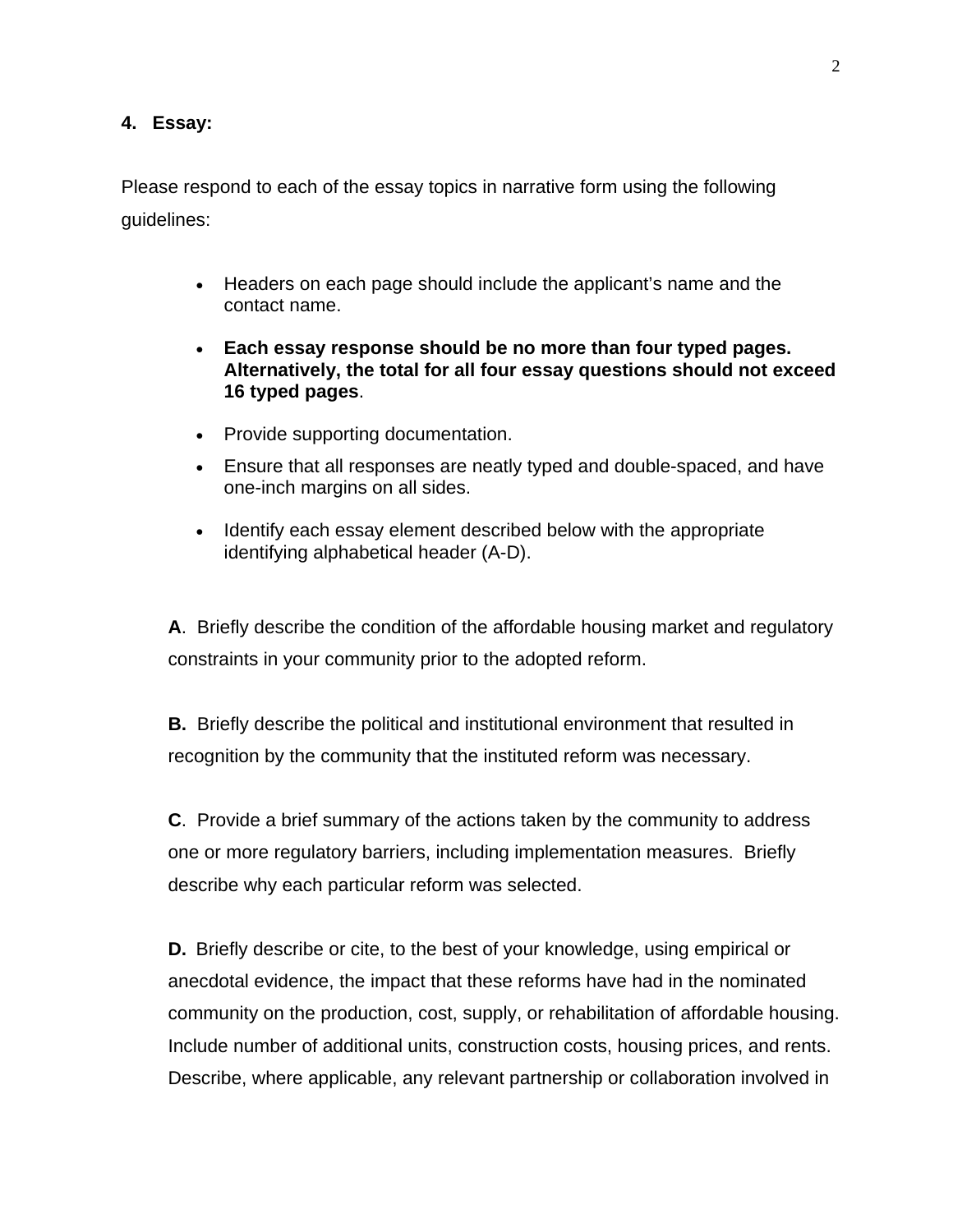the initiation, development, or implementation of the reform, including names and contacts of participating organizations. These individuals or groups may be contacted about the project submitted.

#### **5. Supporting Documentation**:

In addition to the narrative statement, the applicant is encouraged to submit documentation to support the statements made in the narrative statements. Such documentation may include the following:

**A**. New or modified statutes, ordinances, administrative processes, handbooks, resolutions, etc., which provide evidence to support adoption of the regulatory reforms; and

**B**. Data, newspaper articles, studies, etc., which provide evidence that the adopted reforms have been fully implemented and show the impact of the reforms upon the supply of affordable housing in the community. Photographs and other evidence of any development resulting from the reforms are also permitted.

Extraneous documentation (documentation not directly supportive of the narrative statements) is strongly discouraged.

**Paperwork Reduction Act Statement.** The information collection items contained in this document have been approved by the Office of Management and Budget (OMB) under the Paperwork Reduction Act of 1995 (44 U.S.C. 3501-3520) and assigned OMB control number 2501-0020. In accordance with the Paperwork Reduction Act, an agency may not conduct or sponsor, and a person is not required to respond to, a collection of information unless the collection displays a currently valid OMB control number.